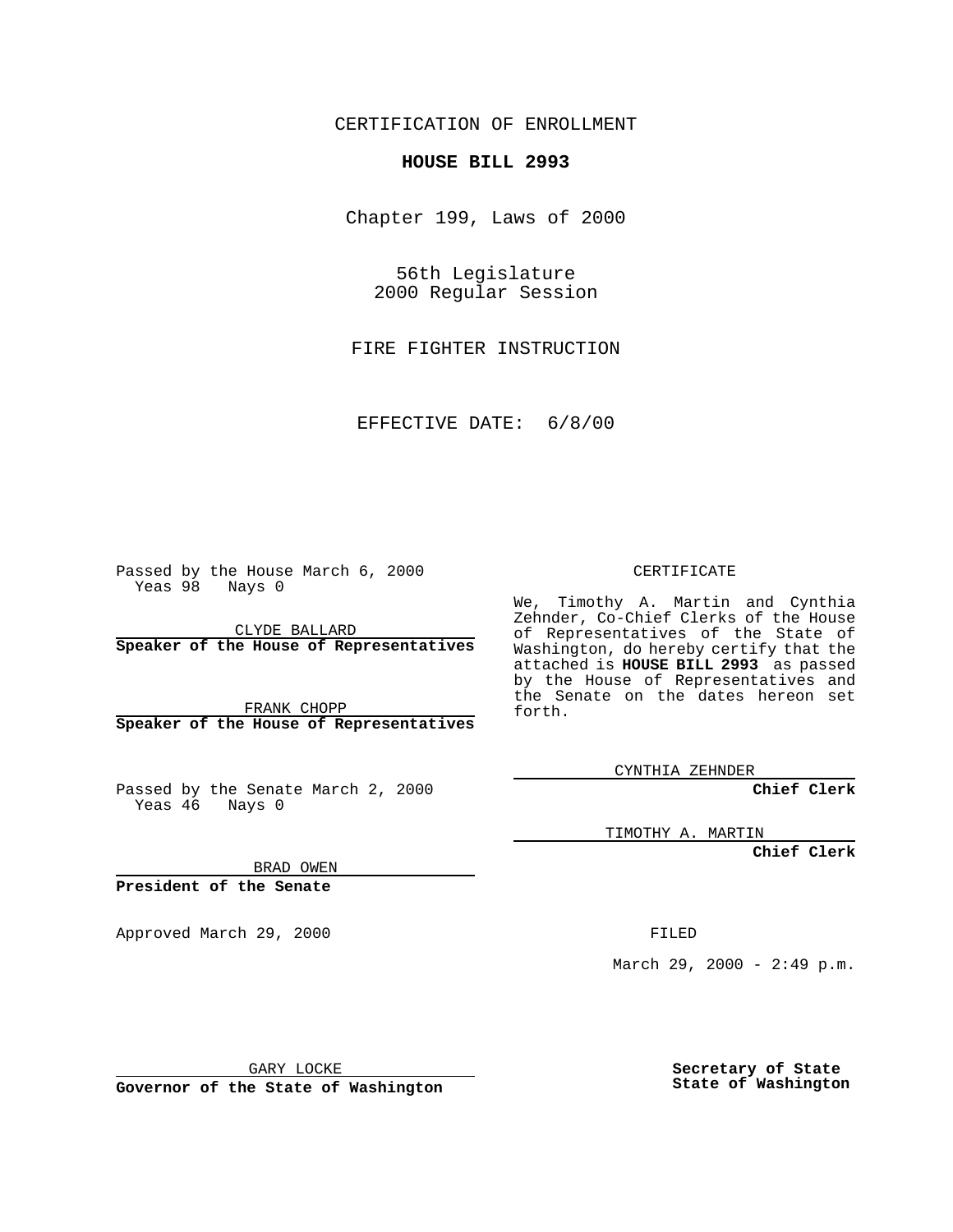## **HOUSE BILL 2993** \_\_\_\_\_\_\_\_\_\_\_\_\_\_\_\_\_\_\_\_\_\_\_\_\_\_\_\_\_\_\_\_\_\_\_\_\_\_\_\_\_\_\_\_\_\_\_

\_\_\_\_\_\_\_\_\_\_\_\_\_\_\_\_\_\_\_\_\_\_\_\_\_\_\_\_\_\_\_\_\_\_\_\_\_\_\_\_\_\_\_\_\_\_\_

Passed Legislature - 2000 Regular Session

AS AMENDED BY THE SENATE

**State of Washington 56th Legislature 2000 Regular Session By** Representatives G. Chandler and Cooper

Read first time 01/25/2000. Referred to Committee on Local Government.

1 AN ACT Relating to setting fires for fire fighter instruction; and 2 amending RCW 52.12.150.

3 BE IT ENACTED BY THE LEGISLATURE OF THE STATE OF WASHINGTON:

4 **Sec. 1.** RCW 52.12.150 and 1994 c 28 s 1 are each amended to read 5 as follows:

 Without obtaining a permit issued under RCW 70.94.650, fire protection district fire fighters may set fire to structures located outside of urban growth areas in counties that plan under the requirements of RCW 36.70A.040, and outside of any city with a population of ten thousand or more in all other counties, for instruction in methods of fire fighting, if all of the following conditions are met:

13 (1) ((The fire conforms with any other permits, licenses, or 14 approvals that are required)) In consideration of prevailing air 15 patterns, the fire is unlikely to cause air pollution in areas of 16 sensitivity downwind of the proposed fire location;

17 (2) The fire is not located in an area that is declared to be in an 18 air pollution episode or any stage of an impaired air quality as 19 defined in RCW 70.94.715 and 70.94.473;